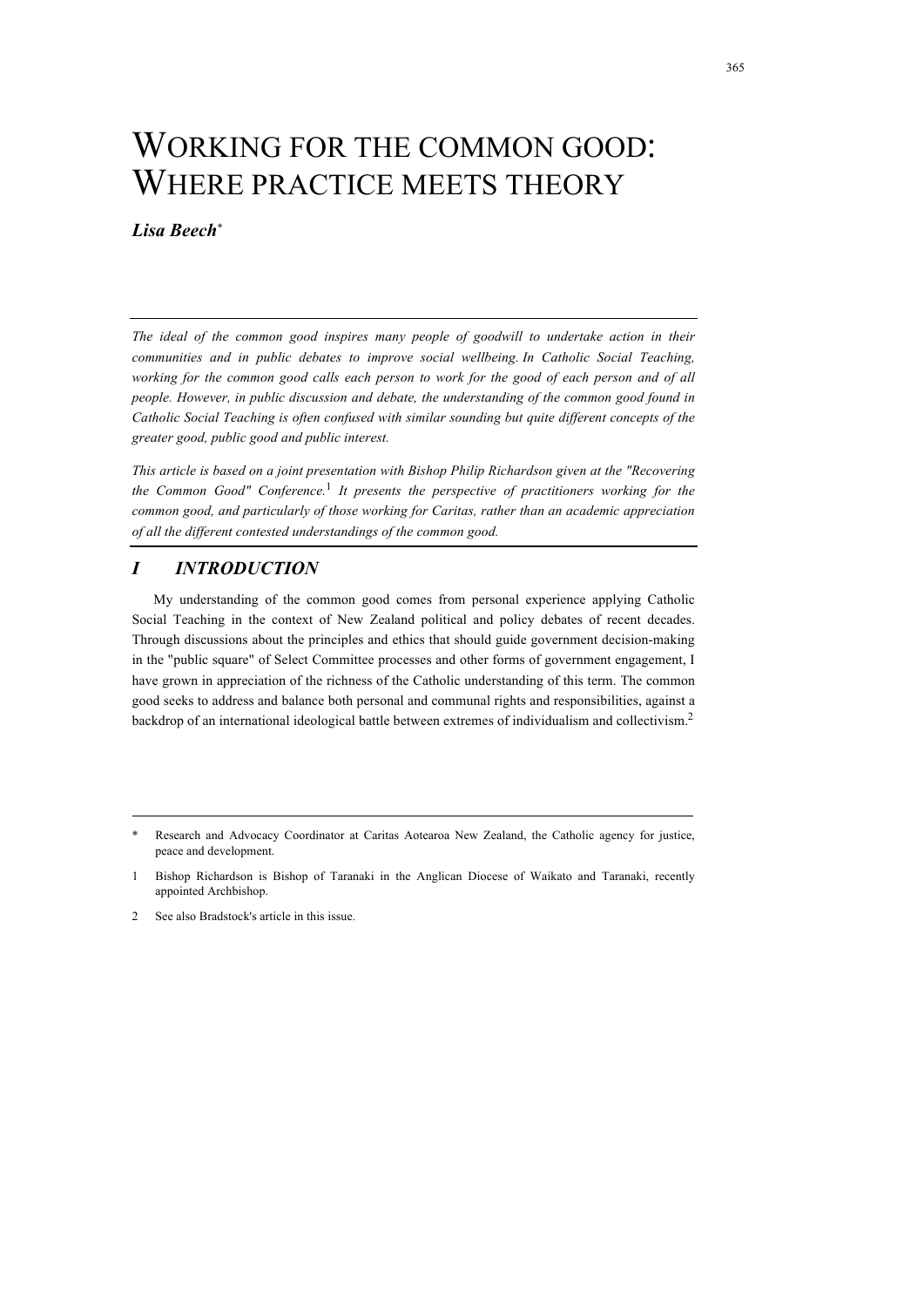This article shares some reflections on the distinctive contribution a Catholic understanding of the common good brings to public policy debates, particularly from the perspective of Caritas's engagement with parliamentary select committees.<sup>3</sup>

## *II 1993 CHURCH LEADERS STATEMENT*

to serve the common good, that is, to secure and protect the dignity of every citizen

In recent years in New Zealand, the concept of the common good has been particularly identified with churches. Many New Zealanders first seriously studied the concept through the 1993 New Zealand Church Leaders *Social Justice Statement* and associated *Making Choices* discussion programme.

The statement was issued by the leaders of ten church denominations 20 years ago, in very similar circumstances to those we are facing at present. In the aftermath of the 1987 stock market crash – similar political and economic circumstances to that of the 2008 global financial crisis – and inspired by neo-liberal economic thinking, the New Zealand government had cut benefits, increased state house rentals, changed labour laws, "deinstitutionalised" long term psychiatric patients, sold state assets and undertaken other major changes in public and social policy.

The long-term effects of that can now easily be seen – from the mid 1980s to the late 1990s New Zealand experienced the greatest growth in inequality in the Organisation for Economic Cooperation and Development (OECD).<sup>4</sup> Child abuse notifications doubled between 1990 and 1992,<sup>5</sup> and many other social wellbeing indicators worsened, such as an increase in overcrowding and preventable diseases. 6 In 1993 this was not yet apparent from the statistics. However, churches and community groups were immediately aware of need in its most basic forms – demand for food parcels, requests for help with household budgets that could not be balanced and other forms of visible financial hardship.

Against this backdrop, the leaders of ten church denominations issued their *Social Justice Statement,* which laid out principles for assessing the values of public policies, while avoiding a

<sup>3</sup> Caritas is mandated by the New Zealand Catholic Bishops Conference to undertake aid and development work in the Pacific, Asia, Africa and the Middle East, and advocacy and education for social justice in Aotearoa New Zealand. The advocacy work of Caritas includes making submissions to Parliamentary select committees.

<sup>4</sup> OECD "Society at a glance 2011 – OECD Social Indicators" (April 2011) <www.oecd.org/els/social/indicators/SAG>.

<sup>5</sup> A Blaiklock and others *When the invisible hand rocks the cradle: New Zealand children in a time of change*  (UNICEF, Innocenti Research Paper 93, Florence, 2002) at 50.

<sup>6</sup> S St John and D Wynd (eds) *Left behind: How social and income inequalities damage New Zealand children* (Child Poverty Action Group, Auckland, 2008) at 73–89.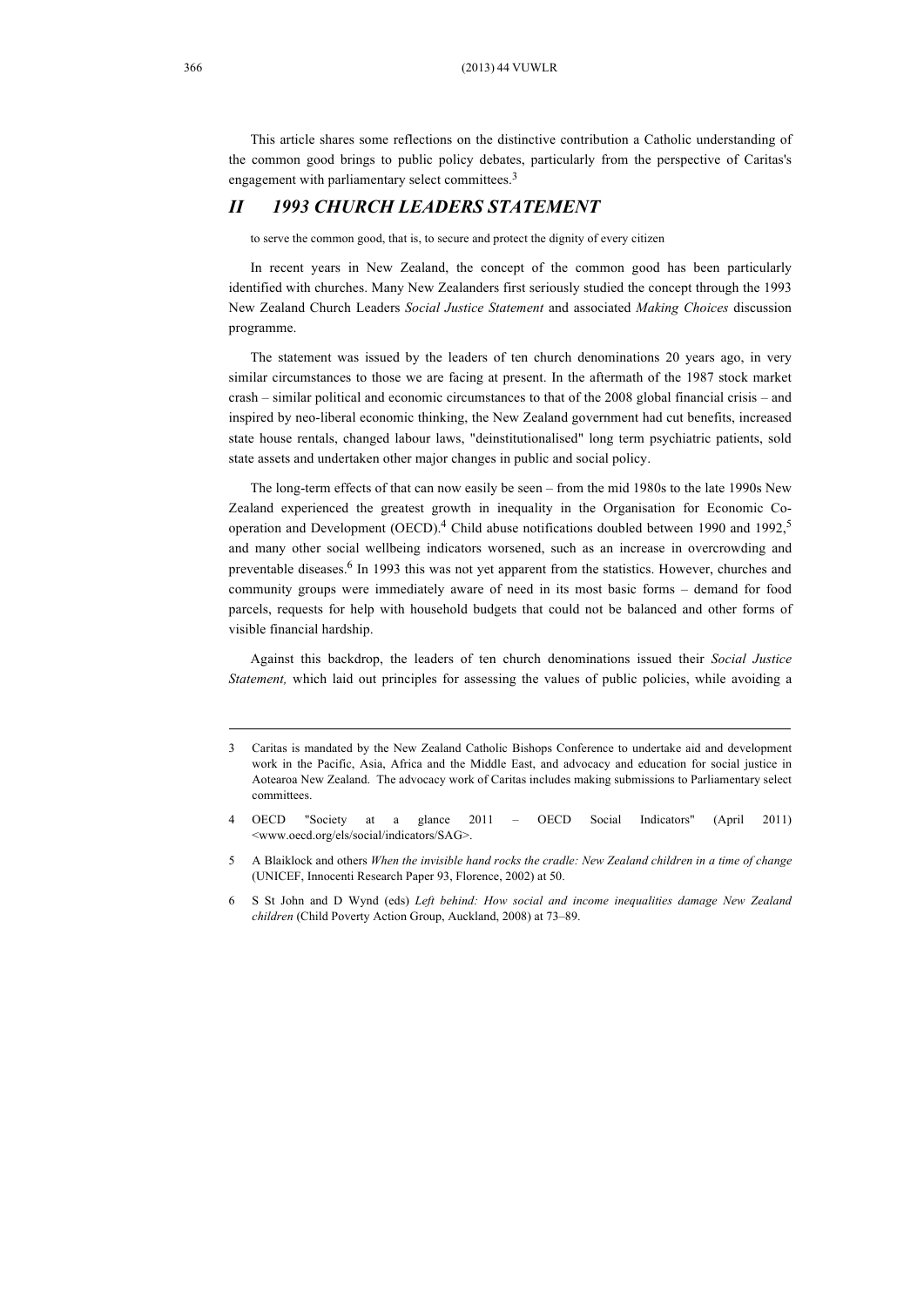detailed discussion of the specific policies under question.7 Anglican, Apostolic, Baptist, Lutheran, Methodist, Presbyterian and Catholic Church Leaders, together with those of the Salvation Army, Society of Friends and Associated Churches of Christ shared from different but similar theological traditions in commenting on the impact of economic policies on the poor and vulnerable.

A core theme was the common good:<sup>8</sup>

For us, the purpose of government is to serve the common good, that is, to secure and protect the dignity of every citizen. Therefore government is to provide conditions where each is enabled to respect the rights of others, and where each can enjoy freedom and fulfillment in the economic, political and cultural life of the nation.

The political reaction to the statement was found in extensive media coverage, including editorials in major daily newspapers. Although politically non-partisan, the statement was understood as a criticism of government policy, and debated vigorously as such in the public arena.

Not perhaps so well known or covered at the time, there was also some lively debate in following years in church and theological circles about the approach taken by the Church Leaders in their statement. Jonathan Boston questioned whether the Church Leaders should have avoided technical discussion of policy, instead taking only the "middle axiom" ground of outlining principles alone.<sup>9</sup> Alan Cameron critiqued the statement from the perspective of an ecumenical statement being overly dominated by a Catholic perspective of the common good and the role of the state.<sup>10</sup>

However, these debates were academic arguments to some groups studying and using the statement, including a group of beneficiaries at the Feilding Unemployed Support Centre, just after both freezing works had closed and as Lake Alice hospital was discharging long-term patients into the community. The group met weekly to study the Church Leaders statement and associated *Making Choices* discussion programme, as benefits cuts were starting to bite, state house rents were increasing and the impacts of employment contract law starting to be felt.

The group at the Feilding Unemployed Support Centre devoured the *Social Justice Statement.* The Feilding benefit advocates used the principles in advocacy with Work and Income staff – and the

<sup>7</sup> New Zealand Church Leaders (1993) *Social Justice Statement* (Church Leaders' Social Justice Initiative/Presbyterian Church, Wellington, 1993).

<sup>8</sup> At [26].

<sup>9</sup> Jonathan Boston "Christianity in the Public Square: The Churches and Social Justice" in J Boston and A Cameron (eds) *Voices for Justice: Church. Law and State in New Zealand* (Dunmore Press, Palmerston North, 1994) 11 at 26.

<sup>10</sup> Alan Cameron "Law, Justice and the State" in "Christianity in the Public Square: The Churches and Social Justice" in J Boston and A Cameron (eds) *Voices for Justice: Church. Law and State in New Zealand* (Dunmore Press, Palmerston North, 1994) 37 at 38.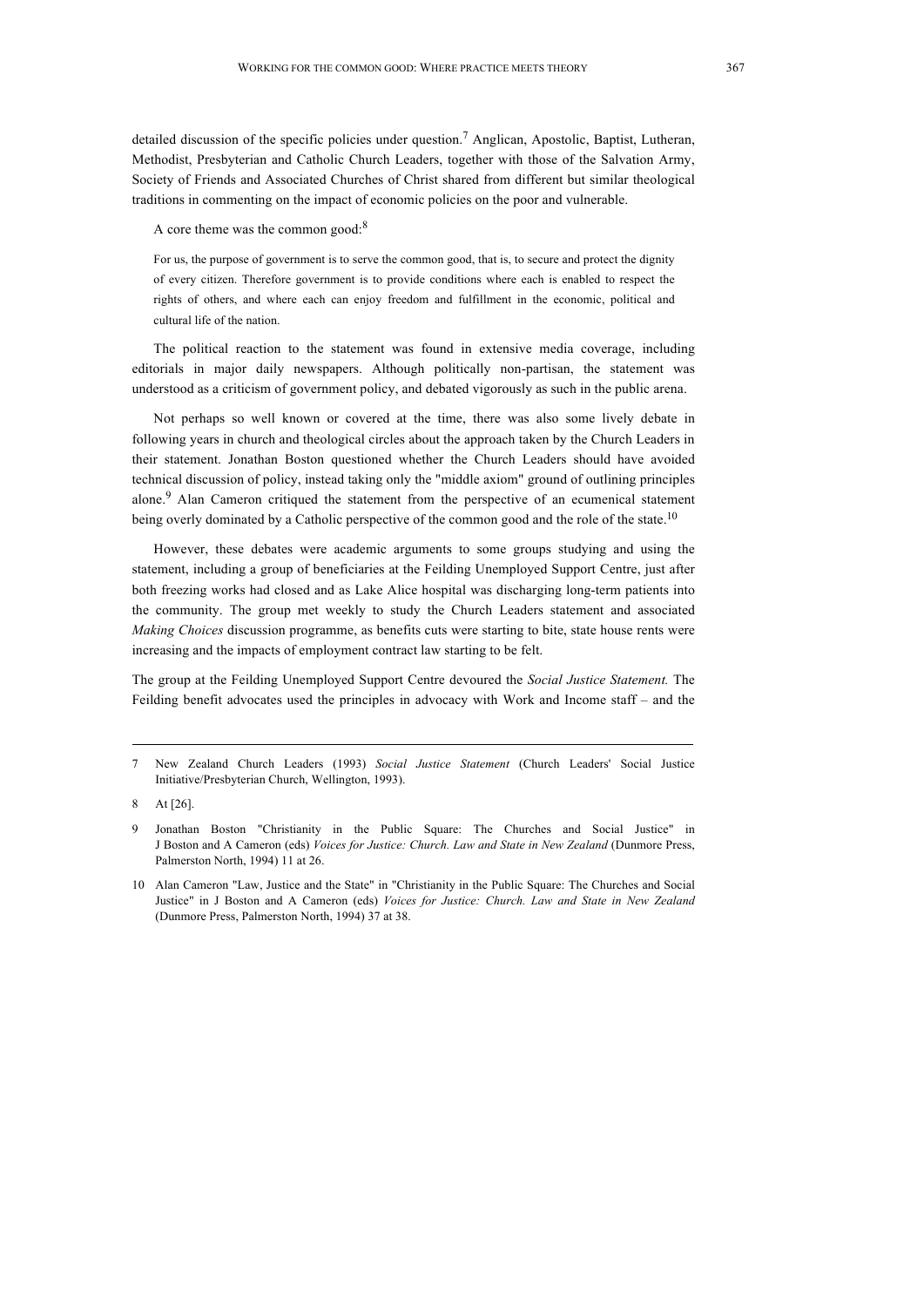principles were associated with the churches to the point that one Feilding Income Support Service case manager responded to a common good argument that was tried out on her, "Don't bring religion into this".

Ultimately, the *Social Justice Statement* contributed to a growing feeling of concern and discontent among Churches and the wider community, fed by the experiences of seeing people in need. Its conception of the common good, alongside other ideals of human dignity, protection for the poor and our identity as social beings contributed to a growth in awareness that eventually found public expression in the 1998 Hīkoi of Hope.<sup>11</sup> Led by churches, thousands marched to Parliament seeking more humane social policy which took account of the needs of the poorest.

So that is my starting-point to introduce the concept of the common good as many New Zealand Christians experiencing poverty or concerned about poverty first experienced it – as a motivator, as something that inspired people to take action to improve their lives and the lives of their neighbours. It is not a theoretical academic concept. It is not a dusty ideal confined to tomes of theology and philosophical theory. It is a living concept which motivates people to take action. So what does it mean?

## *III CATHOLIC SOCIAL TEACHING ON THE COMMON GOOD*

the sum total of social conditions which allow people ... to reach their fulfilment...

The Catholic understanding of the common good is one of the threads which arose from Aristotle's thinking about the common good or the common interest. It was developed through the thinking of the saints and theologians of the Church. The Catholic Catechism quotes the early Christian St Barnabas as saying, "Do not live entirely isolated, having retreated into yourselves, as if you were already justified, but gather instead to seek the common good together."12

Arising from this shared background, the concept of the common good can be encountered in many theological traditions. As one example of many: church leaders, theologians, economists, ethicists and development practitioners from evangelical traditions joined together in 1990 to issue *The Oxford Declaration on Christian Faith and Economics*. <sup>13</sup> The statement includes a reference to

<sup>11</sup> The Hīkoi of Hope was a march to Parliament in September 1998, initiated by the Anglican Church in its General Synod in May 1998 and supported by other mainstream Churches. "Hīkoi" is a Te Reo Māori word for a long walk, often now associated with a protest march taking place over a long distance and lasting several days or weeks. Groups began walking on 1 September 1998 from Cape Reinga at the top of the North Island and Stewart Island at the bottom of the South Island, culminating in a service and rally at Parliament attended by around 20,000 people on 1 October 1998.

<sup>12</sup> Catholic Church *Catechism of the Catholic Church: Revised in Accordance with the Official Latin Text Promulgated by Pope John Paul II* (Libreria Editrice Vaticana, Vatican City, 1997) at [1905].

<sup>13</sup> Kim Hawtrey "The Oxford Declaration on Christian Faith and Economics" (1990) 7 Transformation 1.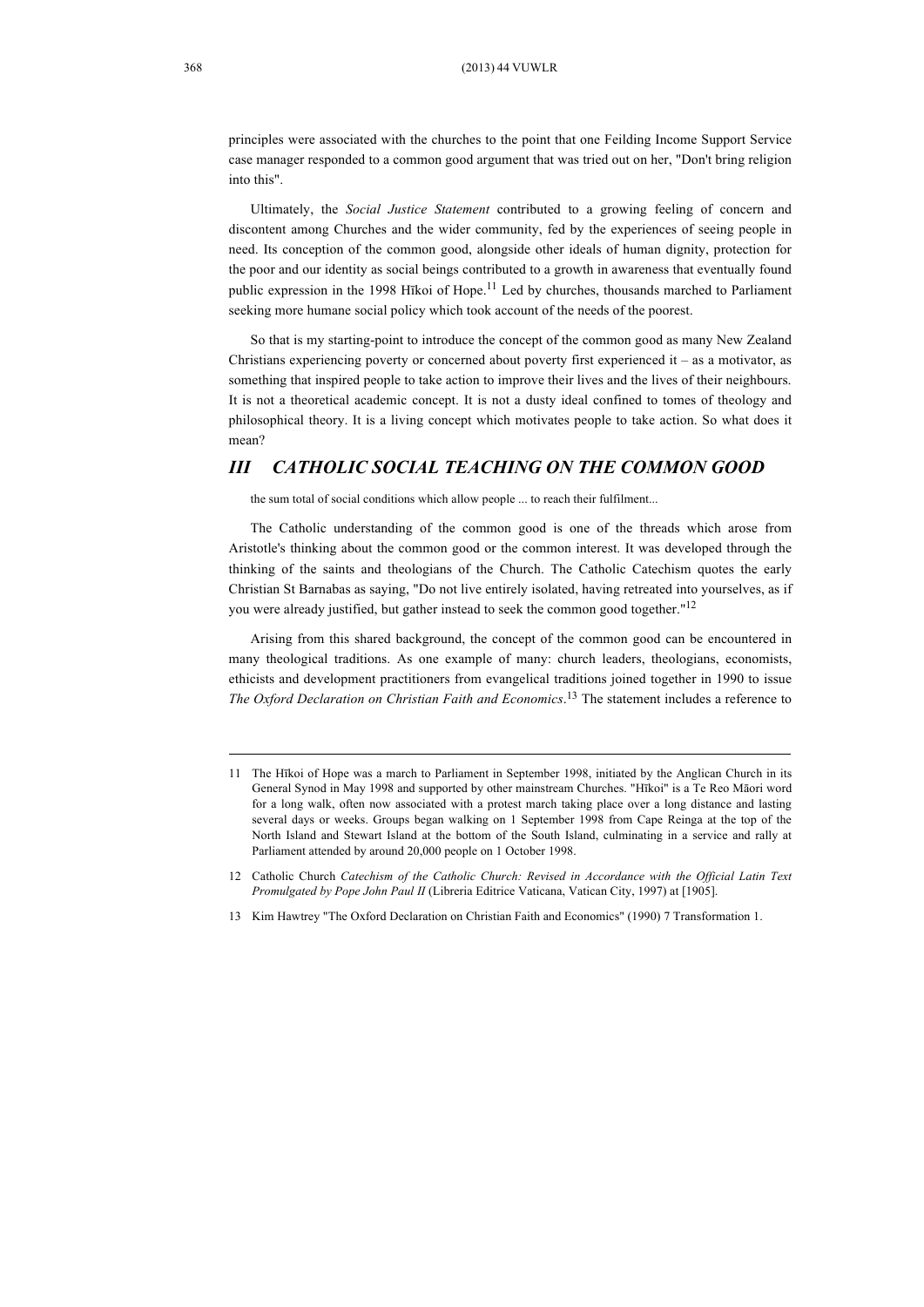the common good being the purpose of human work, as God gives talents to individuals for the benefit of the whole community.14

While there are many potential threads of discussion on the development of theological concepts of the common good, Catholic Social Teaching provides a useful and possibly unique insight. The past 120 years of doctrinal explanations of the common good and other key principles are available through the written record of Papal encyclicals, pastoral letters and other formal forms of communication from Catholic leaders.

Present-day New Zealand Catholic comments on matters such as Bills before the New Zealand Parliament, and other legislative and policy proposals, start with study of, and reflection on, this body of writing.

Modern Catholic Social Teaching is regarded as having started with Pope Leo XIII's encyclical *Rerum Novarum* in 1891. In this and other encyclicals of modern Catholic Social Teaching, the common good is argued for rather than defined. For example Pope Leo XIII argued that the State has a responsibility to promote the interests of the poor "since it is the province of the commonwealth to serve the common good". 15

His explanation introduces the balancing of collective and individual rights which is a feature of the Catholic understanding of the common good, "civil society exists for the common good, and hence is concerned with the interests of all in general, albeit with individual interests also in their due place and degree."<sup>16</sup>

This is also understood within the context of the main messages of the encyclical which recognise both the urgent need to address the dreadful working and living conditions of the poor of the Industrial Revolution, while also affirming individual property rights.

It was not, however, until the 1960s that the explanation of the common good was given which would be most widely recognised in the Catholic world. The Vatican II pastoral constitution *Gaudium et Spes* describes the common good as: "the sum total of social conditions which allow people, either as groups or as individuals, to reach their fulfilment more fully and more easily".<sup>17</sup>

Pope John XXIII expanded in his encyclicals *Mater et Magistra*<sup>18</sup> and *Pacem in Terris*<sup>19</sup> on some of the many potential applications of that thought. Adopting the then recently adopted human

<sup>14</sup> Oxford Conference *The Oxford Declaration on Christian Faith and Economics* at [22].

<sup>15</sup> Leo XIII Encyclical Letter *Rerum Novarum: On rights and duties of capital and labour* (1891) at [32].

<sup>16</sup> At [51].

<sup>17</sup> Second Vatican Council "Pastoral Constitution on the Church in the Modern World – Gaudium et Spes" (7 December 1965) at [26].

<sup>18</sup> Pope John XXIII *Mater et Magistra: On Christianity and social progress* (Encyclical Letter, 1961).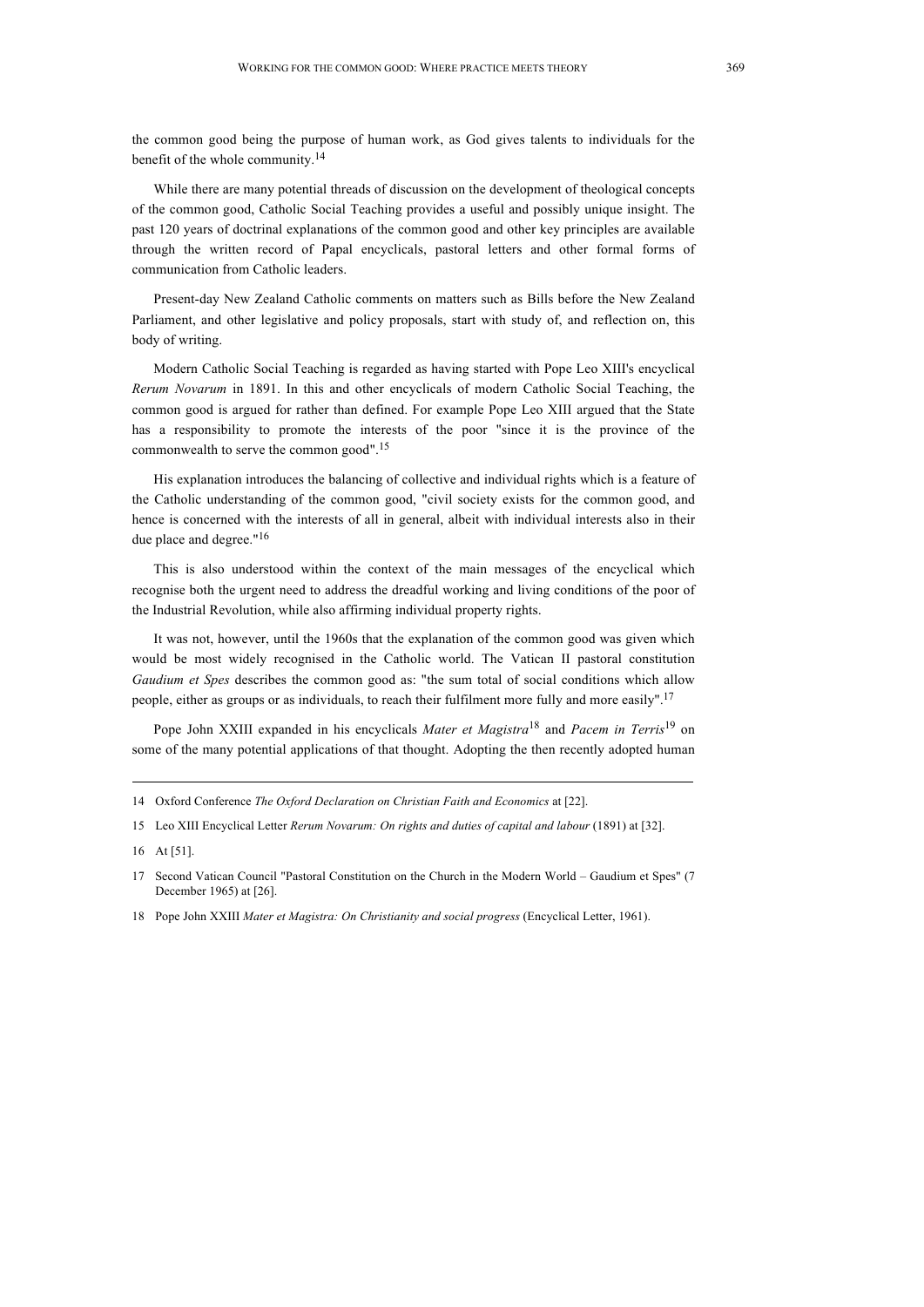rights framework as a common language for people seeking to improve the quality of life, his explanations included matters such as the right to the essentials of living, through to the need for structures at the international level which could provide peace.

The most recent explanation is that given by Pope Benedict  $XVI:^{20}$ 

To love someone is to desire that person's good and to take effective steps to secure it. Beside the good of the individual, there is a good that is linked to living in society: the common good. It is the good of "all of us", made up of individuals, families and intermediate groups who together constitute society. It is a good that is sought not for its own sake, but for the people who belong to the social community and can only really and effectively pursue their good within it. To desire the common good and strive towards it is a requirement of justice and charity.

In his writing, Pope Benedict XVI reflected the long-established Catholic heritage of understanding the common good as encompassing the good of both the individual parts of society (individuals and groups) and the whole community.

Pope John Paul II's explanation of the common good as "the good of all and of each individual" is probably the most succinct of the explanations which explain this point.<sup>21</sup> In addition, Catholic Social Teaching cannot be understood in its entirety through any single principle or concept. The communal nature of the concept of the common good serves as a balancing point against adopting too individualistic an understanding of human rights and human dignity.

In a similar way, solidarity - another core principle of Catholic Social Teaching - calls us to reach out to all members of the human community as our brothers and sisters. But as a check against this overriding the special identity and character of smaller groups such as families and particular communities, lies the principle of subsidiarity, which recognises the importance of making decisions at the appropriate level.

At its heart, the Catholic ideal of the common good is almost exactly the opposite of the underpinning idea of neo-liberal economics, which argues that each person acting in their own selfinterest produces ideal collective outcomes. Catholic Social Teaching rather argues that each person working for the good of their neighbour produces a collective outcome, which benefits them personally.

<sup>19</sup> Pope John XXIII *Pacem in Terris: On Establishing Universal Peace in Truth, Justice, Charity and Liberty* (Encyclical Letter, 1963).

<sup>20</sup> Pope Benedict XVI *Caritas in Veritate: In Charity and Truth* (Encyclical Letter, 2009) at [7]

<sup>21</sup> Pope John Paul II Encyclical Letter *Sollicitudo Rei Socialis: On Social Concerns* (Encyclical Letter, 1987) at [38].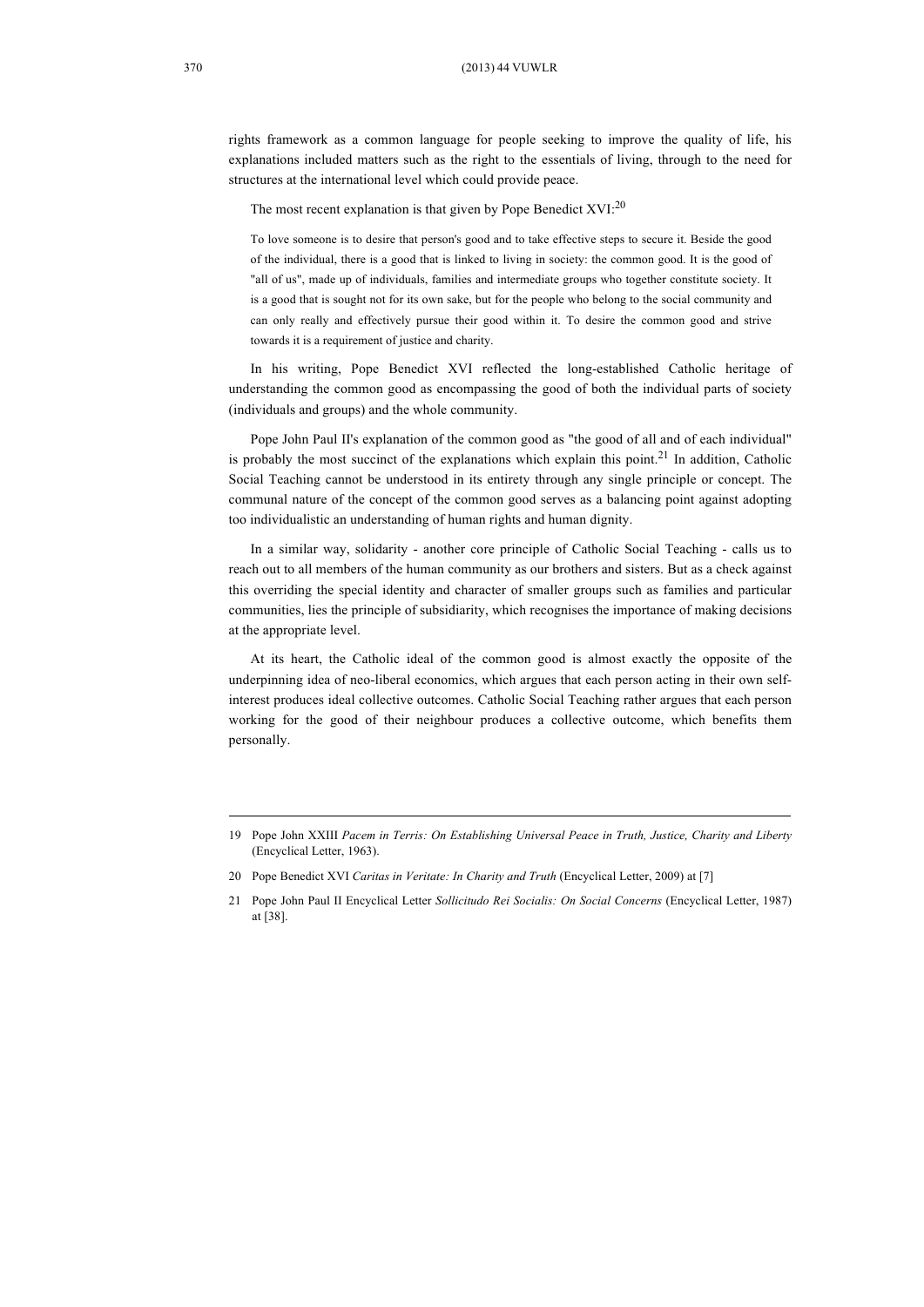## *IV SIMILAR BUT DIFFERENT CONCEPTS*

A Catholic understanding of the common good is by no means the only use of the term. As discussed above, similar but not necessarily identical threads of thought arise out of different Christian theological traditions, particularly those more oriented towards a communal or relational theology. However, Christian denominations more focused on a person's individual relationship with God are less likely to focus as much as Catholic Social Teaching does on communal implications of the call to love our neighbour.

Outside religious contexts, some commentators equate the common good with utilitarianism, which aims to find a formula which produces the greatest good (utility) for the greatest number of people.

Utilitarianism is incompatible with a Catholic understanding of the common good, because it argues that what works best for the majority is the best way of organising things. However, Catholic Social Teaching always considers the outcome on behalf of the most poor and vulnerable, the minorities who may be overlooked in what is best for the majority.

Compared to similar sounding but different concepts, the common good is very inclusive. I often think of it in terms of the parable of the lost sheep told in Luke 15:4:22

What man among you with a hundred sheep, losing one, would not leave the ninety-nine in the wilderness and go after the missing one till he found it.

There are many people who confuse the common good with the greater good. The greater good is often invoked when some lives are sacrificed on behalf of others, such as soldiers in times of war.

Approaching the question of the missing sheep, the greater good argues that the missing sheep could – or maybe even should – be sacrificed to ensure the safety of the 99. But the concept of the common good says the wellbeing of the flock is not ensured until 100 sheep are found and protected.

Another similar concept, which is more frequently used in public life in New Zealand that the common good, is that of the public interest. This term is often used to distinguish between private interests of individuals and groups, and the public interest which concerns the wider community.

It is different to the concept of the common good in that it more clearly distinguishes between private and public interests, and the public interest does not necessarily encompass private concerns. For example, in the recent public discussion about the release of former prisoner Stuart Murray Wilson, his wellbeing was regarded as his private interest, while the needs and desires of the wider

22 Jerusalem Bible.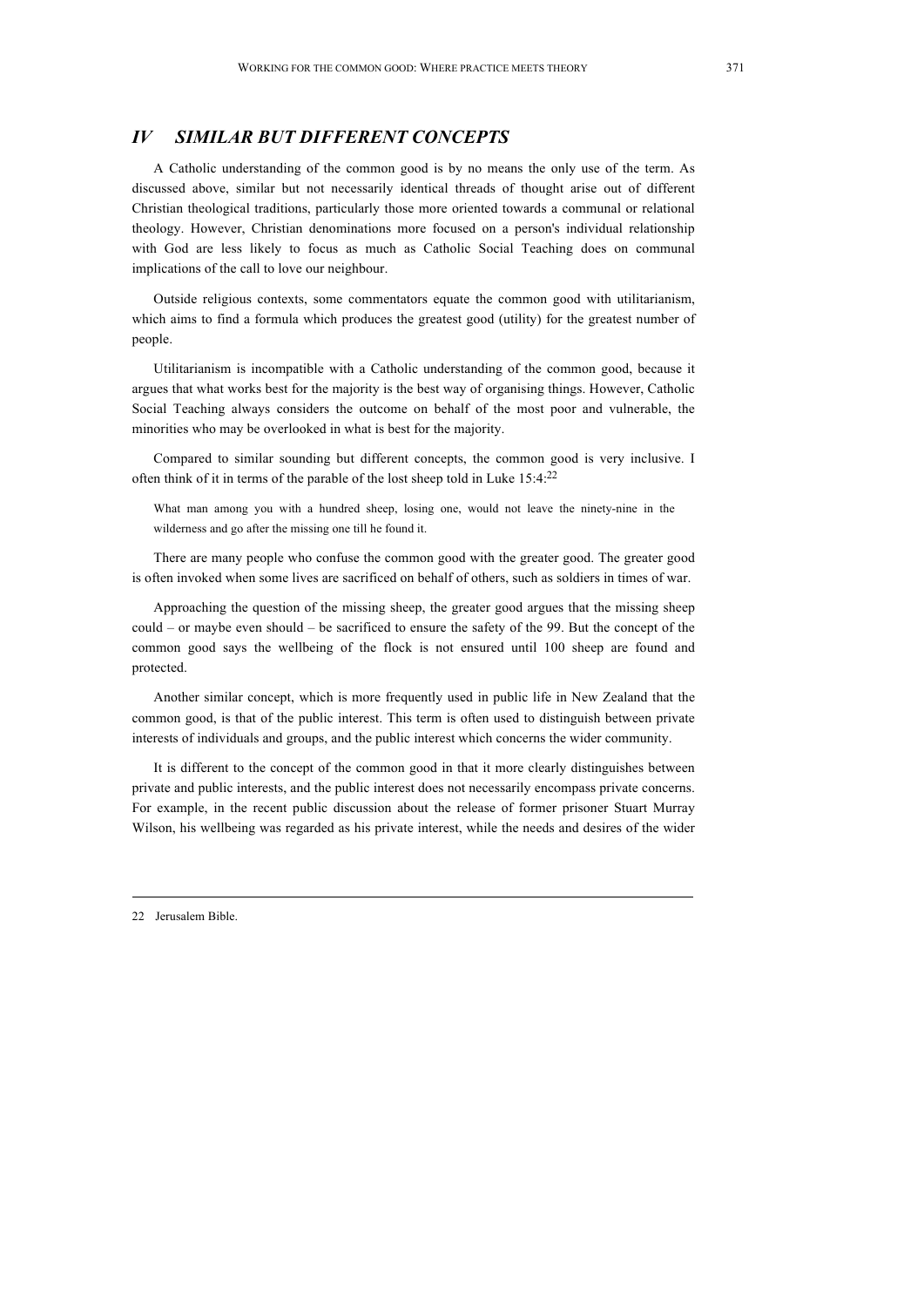community for protection were regarded as the public interest.<sup>23</sup> In the public debate about his fate, only a small minority might consider that Mr Wilson's wellbeing is part of the public interest, and that usually focuses on the fairly self-centred perspective that if he is adequately housed and supported, his threat to the community is reduced. In contrast, the concept of the common good encompasses both Mr Wilson's wellbeing and the wellbeing of the community. The common good is not achieved if either is entirely sacrificed to achieve the wellbeing only of the other.

Returning to the analogy of the flock with the missing sheep, in common usage, the public interest might imply that the 99 safe sheep want a say in what happens to the missing one. A more considered approach would say that the 99 safe sheep have an interest in the outcome – because even if the wellbeing of the missing sheep is a matter of its own private interest, the community of sheep has a stake in the public question of whether missing sheep should be found.

However, there is more of a tendency to weigh up the different options in terms of pitting private and public interests against each other. Leaving safe sheep alone to go searching for a missing one implies some risk for the  $99 -$  they are all a little less safe than if the shepherd stays with them. They are asked to make some small sacrifice of safety for the wellbeing of the missing sheep.

The other concept that is often confused in public debates with the common good is that of the economic description of public goods. This means goods which everyone can benefit from, even if they do not play a part in contributing to them, such as natural resources and fresh air. These are often regarded as a particular responsibility of government, because individuals cannot alone protect them, and people cannot be prevented from accessing them – for example, an air polluter cannot be denied the right to breathe fresh air.

The concepts may overlap – for example, protecting and restoring the Earth's atmosphere to ensure the wellbeing of current and future generations is both an urgent matter of protecting a public good and protecting the common good.

However, it becomes more difficult to distinguish when one group in society claims something as a public good despite competing claims. For example, in the foreshore and seabed (takutai moana*)* debates of the past decade, public access to beaches and waterways was seen by some members as the public as an overriding concern, but was only one element of the common good in the same debate.<sup>24</sup> Considering the question of ownership of the foreshore and the seabed only from

<sup>23</sup> See for example Department of Corrections "Release of offender Stewart Murrary Wilson" (press release, 29 August 2012); Sharon Lundy "'Beast of Blenheim' seeks judicial review" *The New Zealand Herald* (online ed, Wellington, 13 March 2012).

<sup>24</sup> See for example Caritas Aotearoa New Zealand "Submission on the Foreshore and Seabed Bill 2004"; Caritas Aotearoa New Zealand "Submission on the Marine and Coastal Areas (Takutai Moana) Bill 2010".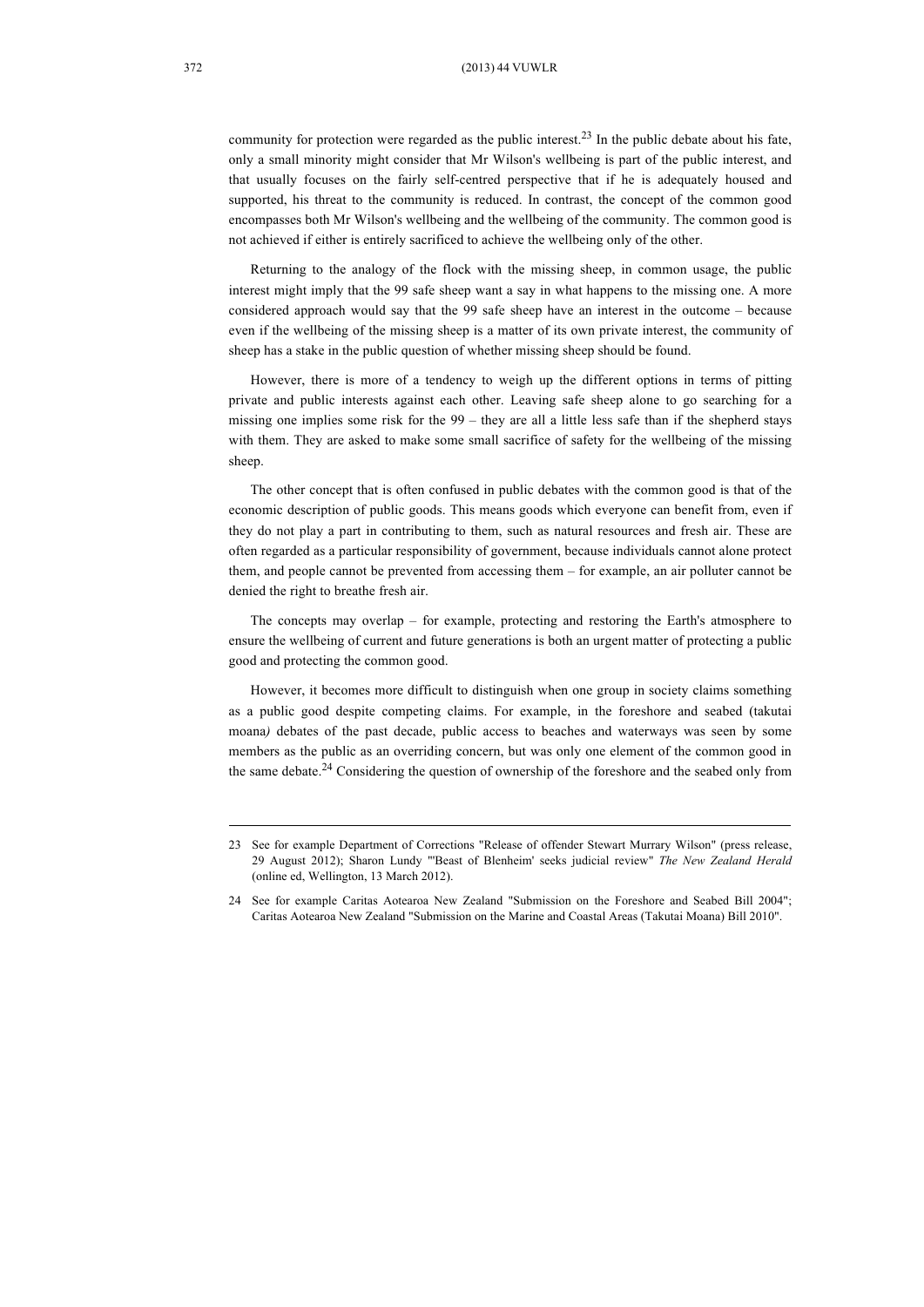a Pākehā perspective of beach access as a public good ignored other elements of the common good, such as Māori access to justice, and guaranteed property rights for all sections of society.

Considering the concept of public good from the perspective of our flock of sheep might lead us to conclude that the safety of sheep is a public good which requires protection by the state, as individual sheep cannot by themselves deliver sheep safety. However, there may be a plurality of views about what constitutes safety.

For some sheep, knowing that missing sheep are searched for gives them peace of mind, as they know they would be searched for if they went missing. However other sheep might give priority to the security of knowing that the shepherd stays with the flock that does come home. These sheep feel they have an equal stake in the conversation about the actions of the shepherd, and the danger is that minority opinions are overlooked – particularly the voice of the missing sheep whose bleating cannot be heard from the place of safety.

It might even be possible that some of the safe sheep regard missing sheep as having a "dependency mentality", that is, that rather than taking personal responsibility for getting home safely, they depend on the safety net of a conscientious shepherd who is prepared to go looking for them. These sheep might argue that it is better for the flock that lost sheep learn to find their way home.

To summarise, given the 99 sheep, missing sheep and loving shepherd, I believe the following concepts give us these different scenarios:

- The common good the common good of the flock is not secured until 100 sheep are found and are safe.
- The greater good the missing sheep is sacrificed for the wellbeing of the 99.
- The public interest the 99 sheep want a say in what happens to the missing sheep.
- Public or social goods while there is agreement that sheep safety is important, there are many different arguments about whether this means protecting the safe 99 or the missing one.

Use of this parable as a metaphor for different understandings of the common good puts the emphasis more on the sheep than the shepherd. However, it is actually the shepherd, rather than the flock, who makes the decision to look for the missing sheep. Christ's parable indicates that the instinct to protect the flock is considered self-evident – "what man among you…would not…go after the missing one till he found it". In fact, in our society, a 99 per cent survival rate – or an outcome which is satisfactory for the majority of the flock - might be considered a very successful outcome.

Christ's identification as a shepherd is itself a message about the value of people others consider worthless. In Biblical times, shepherds were regarded as marginal figures, often thought to be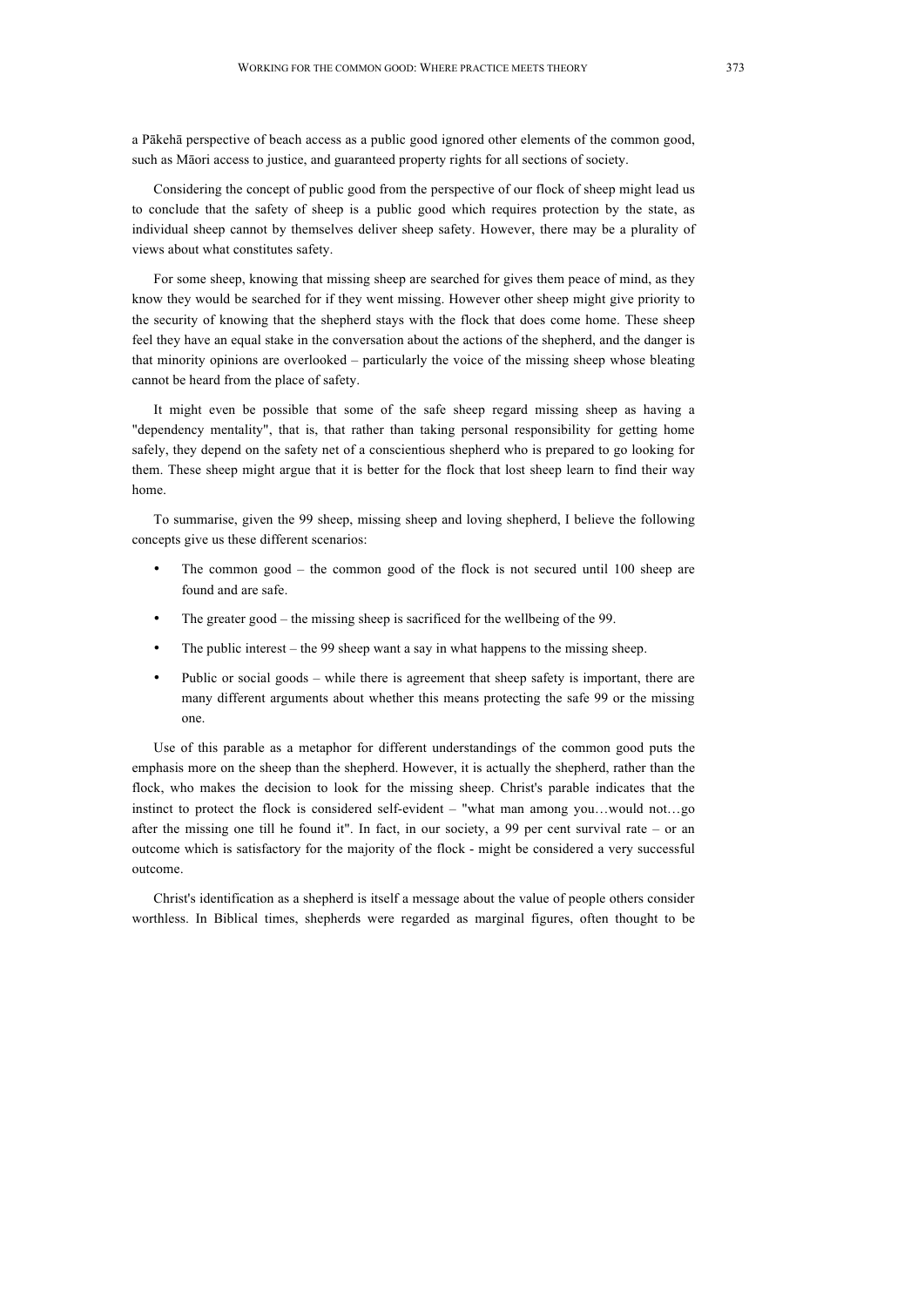dishonest, somewhat socially unacceptable. Yet, it is the shepherd, who often used his own body as a shield at the gate of a fold, who is the model of leadership, just as it was shepherds who were the first to hear the news of Christ's birth.

Although not mentioning the concept of the common good by name, Pope Francis – newly elected and installed at the time of writing this article – used this parable of the shepherd seeking his lost sheep in this sense to describe his role and that of the Church:<sup>25</sup>

Nor must we be satisfied with staying in the pen of the 99 sheep if we want to follow him and to remain with him; we too must 'go out' with him to seek the lost sheep, the one that has strayed the furthest.

The Catholic concept of the common good gives greater protection to the flock than similar sounding but different concepts. However, the use of the term "common good" in public debate will be drawing on these and many other definitions and understandings than those of the Catholic Church.

The use of phrases such as the "common good" in political debate does not necessarily mean that politicians are drawing on the same conceptual understanding of the term as the Churches and other groups in society. An appeal to the "common good" still needs to be carefully analysed and assessed according to whether it serves the interests of all, or only the majority, or perhaps even the interest only of a powerful section of society.

The Catholic concept of the common good is inherently social. The Compendium of the Social Doctrine of the Catholic Church describes it like this:26

A society ... at the service of the human being ... is a society that has the common good – the good of all people and of the whole person – as its primary goal. The human person cannot find fulfilment in himself, that is, apart from the fact that he exists "with" others and "for" others*.* 

Pope Benedict XVI described the common good as "the institutional path – we might also call it the political path – of charity, no less excellent and effective than the kind of charity which encounters the neighbour directly"*.* 27

Pope Benedict XVI's understanding of charity was as the translation of *caritas* – Christ's active, practical outflowing of love for people. It is not just a love of emotion but of actions. However, many of us in an English-speaking context are reluctant to use this term, which has often become associated with a particularly demeaning type of assistance, associated with concepts of deserving and undeserving poor which are making an unwelcome re-appearance in our current debates about

<sup>25</sup> Pope Francis "General Audience" (First General Audience, St Peter's Square, Vatican City, 27 March 2013).

<sup>26</sup> Pontifical Council for Justice and Peace *Compendium of the Social Doctrine of the Church* (Liberia Editrice Vaticana, Vatican City, 2004) at [165].

<sup>27</sup> Pope Benedict XVI *Caritas in Veritate: In Charity and Truth* (Encyclical Letter, 2009) at [7].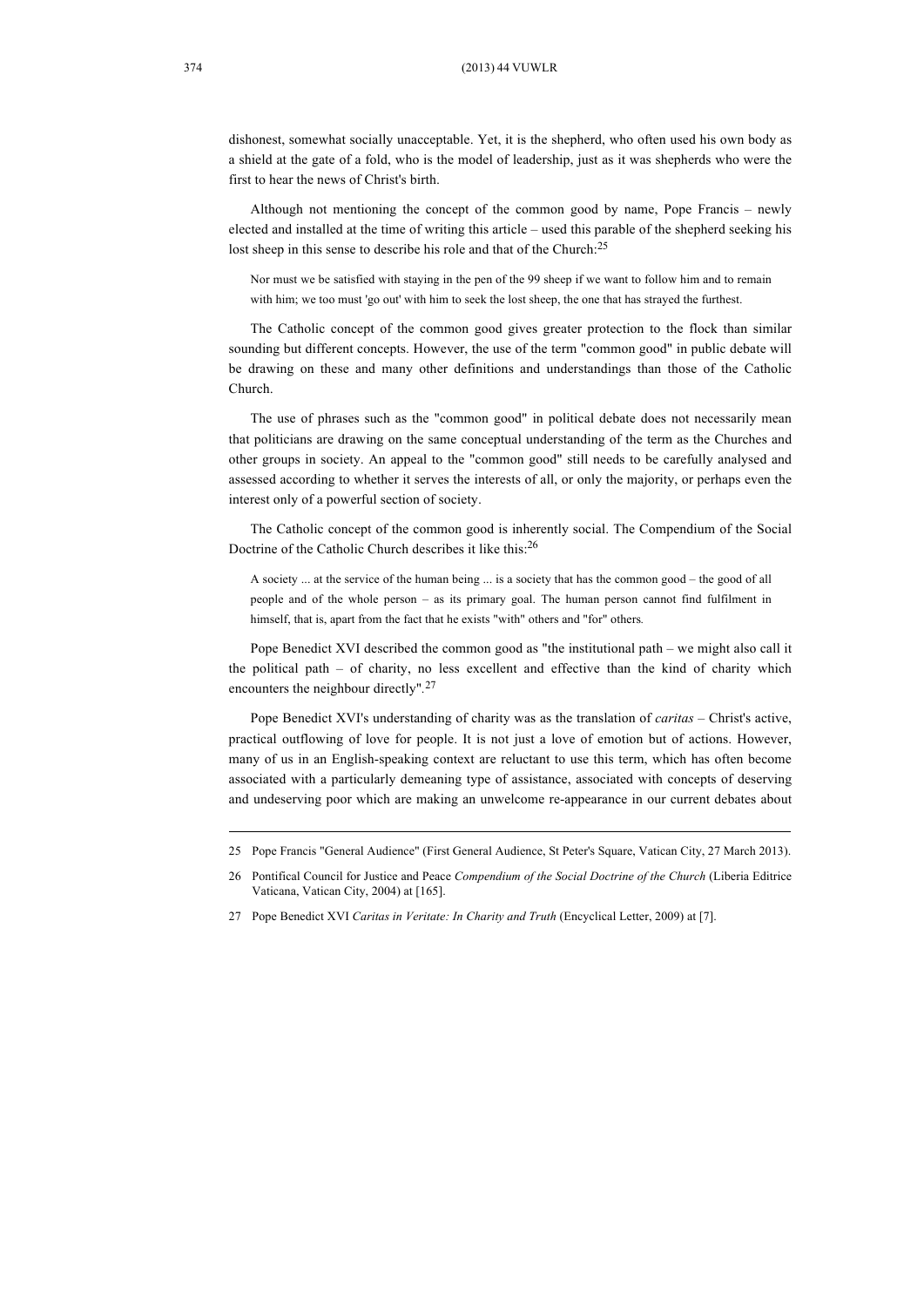poverty. However, in considering Pope Benedict XVI's legacy at the end of his papacy, there is real insight here which is useful in considering the common good.

In traditional thinking about charity and justice in the English speaking world, we might describe charity as an inadequate form of immediate assistance, addressing the symptoms of a problem rather than the cause, while we might have describe justice as addressing the causes of injustice, providing longer term solutions and providing adequately for needs.

In Pope Benedict XVI's thought, justice is the minimum starting-point – what a person is entitled to through their human dignity. He said we cannot give to another person what is ours unless we have first addressed what is already theirs. Then charity goes beyond justice, to give more than the minimum, more than what a person might be expected to be entitled to. In that what it becomes truly a gift of love.

The Compendium of Social Doctrine says the common good must be sought "unceasingly - in actual practice and not merely at the level of ideas"*.* <sup>28</sup> It is a concept that inspires action, not simply debate.

## *V THE COMMON GOOD IN THE WORK OF CARITAS*

In New Zealand, some of the Catholic Church's responsibility for assessing whether public policy decisions meet the demands of the common good lies with Caritas Aotearoa New Zealand, the New Zealand Catholic Bishops' agency for Justice, Peace and Development. The work includes monitoring, analysing and commenting on public policy and legislation, often through the Select Committee process. How do we seek the good of every person and of the whole person in public policy debates?

Drawing on the previously quoted parable of the shepherd and his flock, the common good of the whole flock requires particular attention to be paid to the most vulnerable sheep – the one who is missing. Of course, there may be an assumption that paying this kind of attention actually neglects and potentially even endangers the rest of the flock. There are always people seeking to increase the protection and safety of the 99, even if it means neglecting, abandoning or even sacrificing the one.

It is especially difficult when the "one" missing sheep is unattractive. The common good encompasses people who some in our society see as justifiably outcast, such as the released prisoner discussed previously. Neither the concepts of the greater good or the public interest necessarily encompass his wellbeing as well as that of the community; however, the common good must include his good as well as that of the community in which he lives.

There are many groups in society who must be taken into account when considering a public policy or legislative proposal. There is usually no question about protecting or representing the

<sup>28</sup> Pontifical Council for Justice and Peace, above n 26, at [165].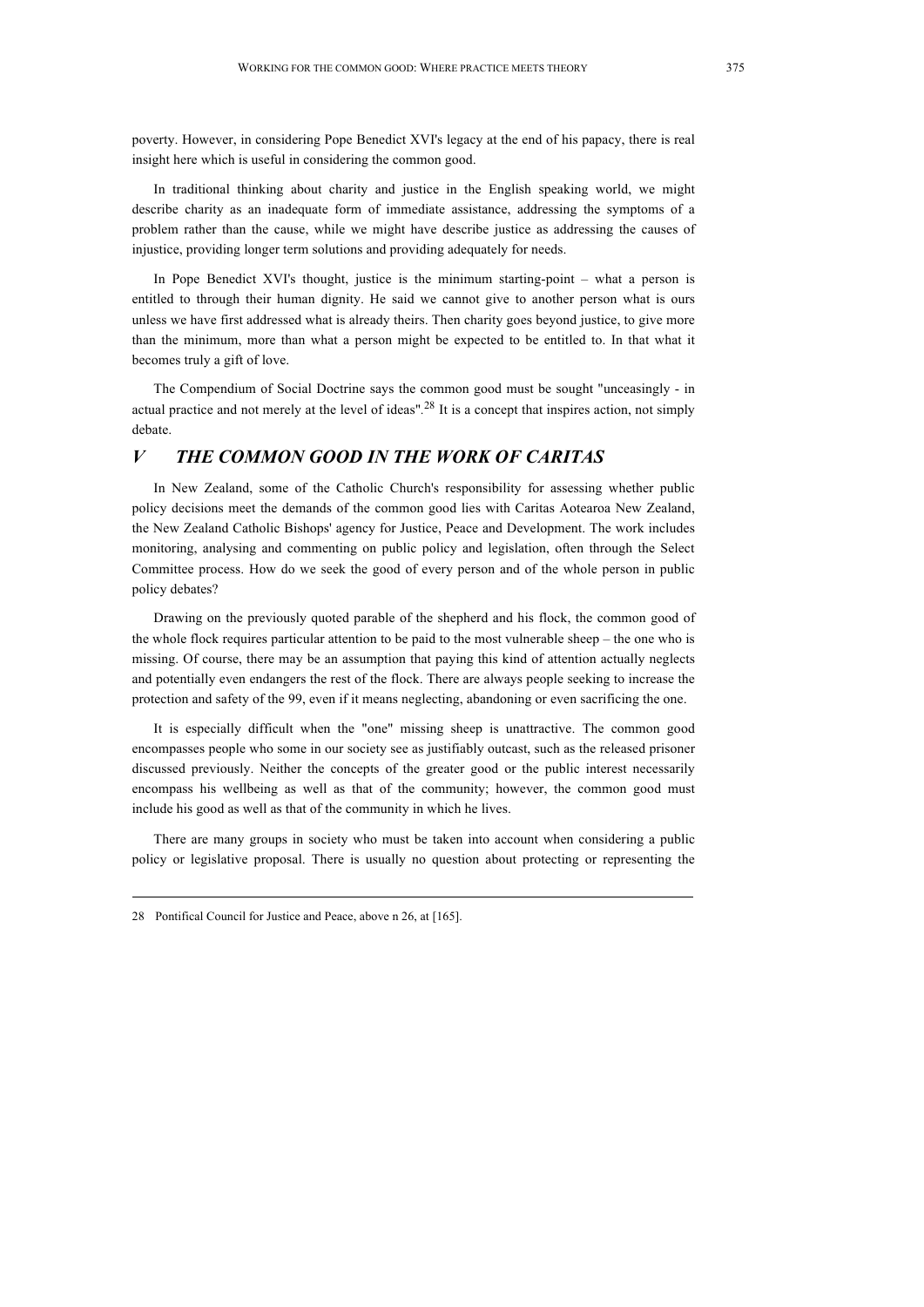#### 376 (2013) 44 VUWLR

interests of the 99 sheep who are where they are expected to be; however, seeking the common good is to go looking for the missing sheep.

The common good always urges us to look beyond those who are gathered in the room; asking who is missing, who has been discounted, who has been overlooked? We look beyond our own good also, to ask questions of how this will affect people that we may never meet in other parts of the planet, or future generations.

This parable gives an interesting twist to the Occupation movement cry that "we are the 99 percent". In that case, the slogan is a rallying cry to point to the accumulation of wealth and political power in the hands of a smaller and smaller elite group. But it is also the case that the 99 percent can overlook, discount and neglect the reality and the needs of the poorest.

In New Zealand society that can be easy to do. Despite our shameful child poverty figures, our growing inequality means many New Zealanders may be quite sheltered from this reality, and may never actually glimpse what poverty looks like. In fact, in our context, it is not one sheep in 100 who needs special attention – in 2012 the Children's Commissioner's Expert Advisory Group on Solutions to Child Poverty estimated that as many as 25 per cent of New Zealand children live in poverty.<sup>29</sup>

Who are the vulnerable groups, for the lost sheep in our public policy and legislative processes, which is to say, those we consider when we speak out for the common good?

I illustrate this with one little story of a child who was both literally and spiritually my neighbour 12 years ago, a New Zealand born child to an overstayer mother who was afraid to go home to Samoa when she became pregnant. They lived over the back fence from me in the Housing New Zealand units and her mother and I used to chat while weeding and picking our silverbeet patch.

While I struggled on part-time wages spending more than 50 percent of my income on childcare costs, this child's mother survived by staying with relatives who themselves never had enough money, food or space to go around but squeezed her in anyway.

She was delighted to benefit from an immigration amnesty in 2001, which regularised her status to the extent that she was granted a visa with the proviso that her ability to apply for permanent residence in two years time would be conditional on not receiving a benefit. The period without a benefit seemed a fair price to pay for the immigration amnesty, especially if you look at it from the perspective of the overstaying adult. However, it meant that her two New Zealand born children also received no financial assistance for two years.

<sup>29</sup> Children's Commissioner Expert Advisory Group *Solutions to Child Poverty in New Zealand: evidence for action* (Office of the Commissioner for Children, 2012) at 1.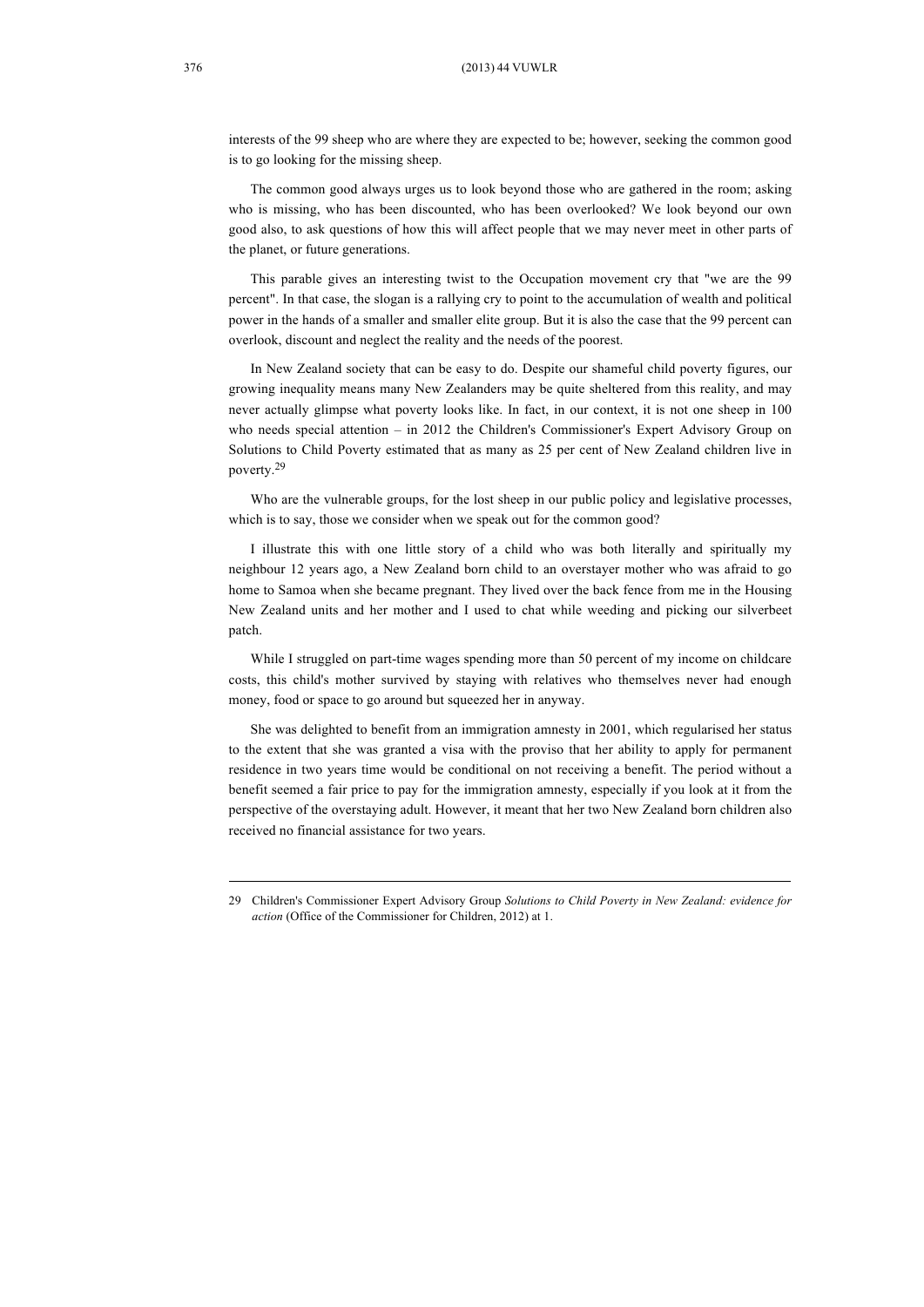My neighbour's daughter became sick with an earache, something that happened all the time, and her mother had absolutely no money to take her to the doctor, also a regular occurrence in our neighbourhood. Even though the appointment was free, the transport costs of getting to the doctor and the prescription costs were not.

The child's untreated ear infection resulted in permanent hearing loss, something that will limit her life for much longer than the two years of what might have been considered an appropriate level of hardship for her mother. The policy was written with the adult behaviour in mind, it was intended to shape and incentivise particular outcomes for adults. The victim of the policy was the child.

No one looking at our street from the outside would have glimpsed what life was like for us. My neighbour's family always had smiles on their faces; the children were loved and it showed. If you had driven casually down that street, you would not have seen the empty cupboards; you would not have seen the invisible consequences of neglected health issues; you would not even have noticed that some people were living without electricity for days at a time.

From the road, you would not be able to see that because of a temporary but important moment of poverty, invisible to most New Zealanders, a New Zealand child was set on a course that meant she is always going to be disadvantaged in her education and employment.

With that story in mind, what does it mean to look for the common good, or the missing sheep, in public policy making and legislative change?

## *VI THE CONSEQUENCES FOR THE MOST VULNERABLE*

First, protecting the common good is about looking for the consequences of policy or legislative changes for the most vulnerable, for example, proposals that focus on and are intended to address adult behaviour without adequately considering the impact on children. There are numerous examples of this in the welfare changes before Parliament at the time of writing in early 2013, and already being implemented.<sup>30</sup>

For example, imposing punitive financial sanctions when parents on benefits fail to meet particular welfare obligations always runs the risk of harming children. Even if there may be situations where arguably there is a case for a carrot (incentive) or stick (penalty) to encourage particular adult behaviour, the common good must include consideration being given to the wellbeing of children in those households.

Similarly, Caritas opposed throughout the Welfare Working Group and welfare legislation phases measures which bring contraception use into financial discussions between case managers and clients, or which penalise the birth of children to beneficiary parents. For example, Caritas argued in 2011 that proposals to penalise parents who gave birth to children while receiving

<sup>30</sup> See also Stephens' article in this issue.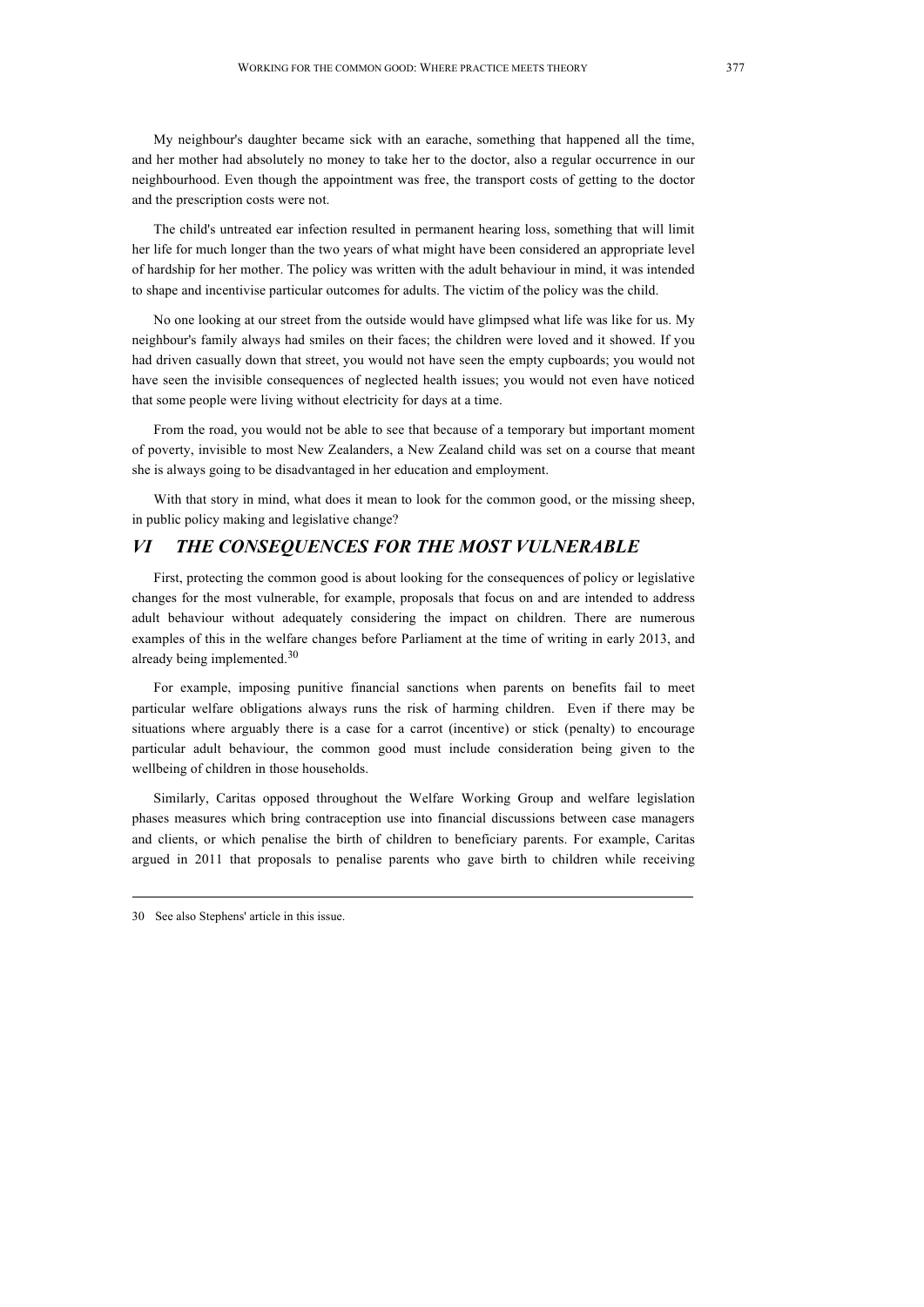benefits, or to advise on or distribute contraceptives through Work and Income offices revealed attitudes towards the poor that implied some people are of more value than others:<sup>31</sup>

The unstated assumption is that bringing fewer poor children into the world can and will resolve complex social problems. Among other things this absolves New Zealanders from facing up to the inequalities resulting from historic injustice and structural poverty*.* 

Again, this is policy which overlooks children, who end up being the "lost sheep" of these policies. The United States Bishops Conference opposed similar welfare policy measures in the strongest terms: 32

Putting children at greater risk of victimhood to abortion or severe deprivation runs counter to our solemn duties to protect innocent life, no matter what eventual benefits might accrue to taxpayers or members of future generations.

## *VII CONSIDERING THE WIDER IMPACT OF CHANGES*

The common good is about considering the wider impact of changes, well beyond those apparently targeted or affected by proposed changes. One example of this is the Immigration Amendment Act, passed in June 2013, which provides for detention of asylum seekers arriving in groups of 30 or more.33

Apart from the potential impact on asylum seekers, in the unlikely event that any do ever reach New Zealand by boat, Caritas told the Select Committee considering the Bill in 2012 that it did not appear that New Zealand had adequately thought through what it could means on the international stage.34

If countries like Thailand and Kenya, who live right next to situations of conflict and disaster, were to follow our lead in limiting their recognition of the Refugee Convention and cherry pick only those asylum seekers they wish to allow to cross their borders, what would that mean for situations of conflict? What would that mean for international security and peace?

On a different public policy question, Caritas argued from the perspective of the common good in discussing the sale of power companies in the Public Finance (Mixed Ownership Model) Amendment Bill in 2012. Catholic Social Teaching supports both private property and state ownership of assets, however, in the absence of good and clear regulations, we believed it was likely

<sup>31</sup> L Beech "Preventing births of the poor: Birth control proposals and welfare reform" (2011) 34 The Nathaniel Report 8 at 10.

<sup>32</sup> T Massaro *United States Welfare Policy: A Catholic Reponse* (Georgetown University Press, Wahington DC, 2007) at 134.

<sup>33</sup> Immigration Amendment Act 2013, s 5.

<sup>34</sup> Caritas Aotearoa New Zealand "Submission on the Immigration Amendment Bill 2012" at [20].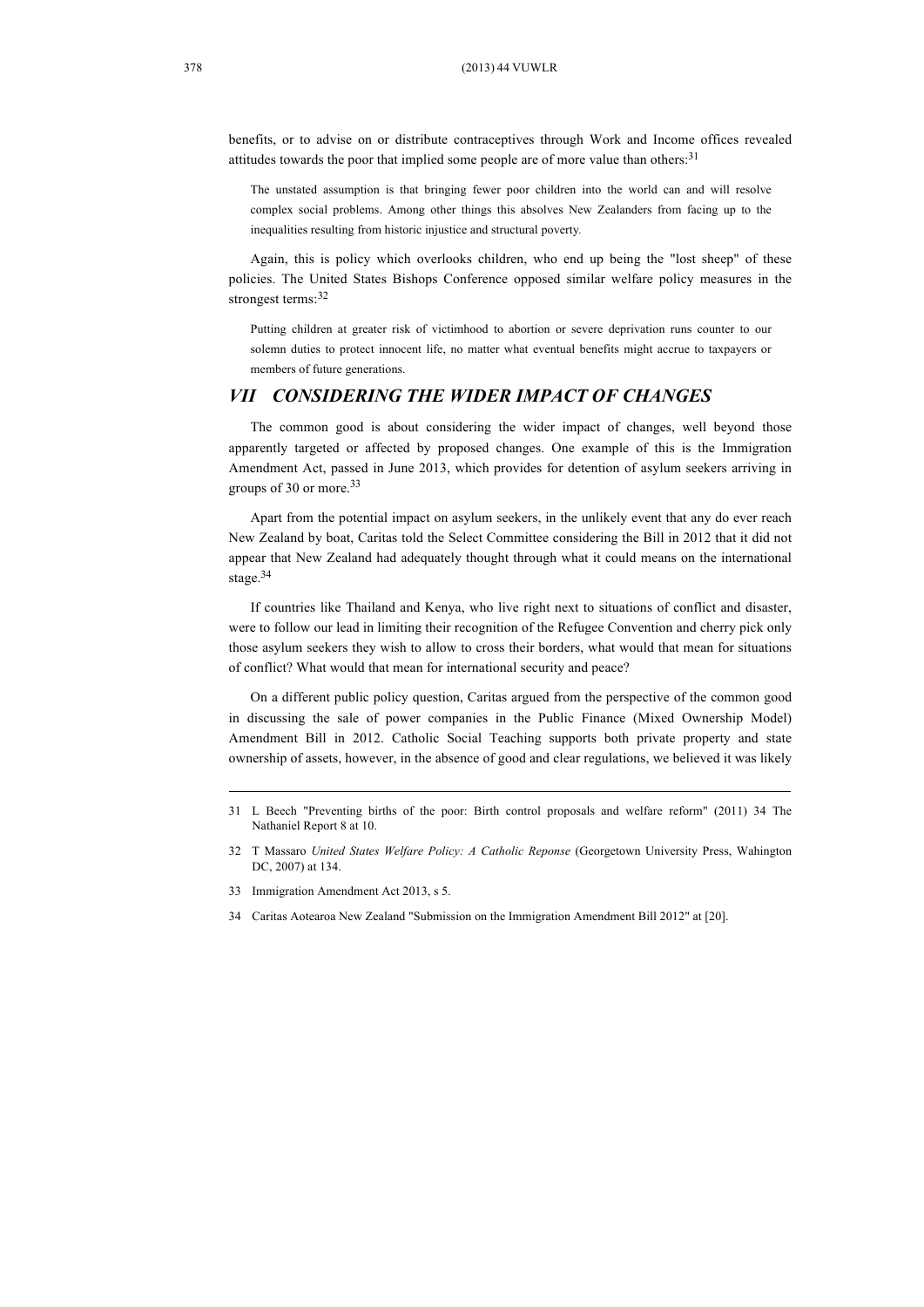that oversight of power supply and prices to vulnerable customers were not adequately protected. Caritas Director Julianne Hickey summed it up to the Committee this way:<sup>35</sup>

What we must take into account in assessing this legislation is how our arrangements affect the common good, which is the good of all of us, what we all need to live a truly human life as members of a human family. New Zealand does not have the regulatory environment to ensure the protection of the most vulnerable today and in the future, so partial privatisation may not help us to achieve the common good.

## *VIII OPPOSING STIGMATISING OR MARGINALISING RHETORIC*

Ensuring the common good in public policy is about opposing political rhetoric which marginalises, stigmatises or even makes scapegoats of particular groups of New Zealanders. Ethnic minorities have been easy targets in the past. At present, people raising children alone, young people looking for work and people with disabilities appear to be disproportionately the focus of attention in finding solutions to unemployment caused by the global financial crisis, which was not caused by the behaviour of teenagers, sole parents and disabled people.

In its submissions to the 2010 Welfare Working Group, Caritas argued that the common good was not guaranteed by a process which started with an inadequate problem definition. The terms of reference for the Welfare Working Group were framed in terms of the behaviour and motivation of beneficiaries, rather than the economic climate in which beneficiaries were being required to show they were unceasingly seeking work.<sup>36</sup> In a submission to the Welfare Working Group's Options Paper, Caritas said:

As a community consultation exercise, a due date of Christmas Eve for submissions is not one we would engage in with our own communities...it does, however, lead us to deeper parallels with our faith tradition.

It is easy to overlook the poverty of the birth of Christ in the context of today's highly commercial and sentimental portrayal of it. His parents were turned away from the only place which could have offered them formal shelter, despite his mother being in labour. An inclusive and caring society would have found or made room at the Inn...Blaming beneficiaries for benefit receipt is like blaming Mary for giving birth in a stable – and making changes to the stable (like making the door harder to open or evicting her sooner) will not change her situation. The approach of the Welfare Working Group has been to consider substantial welfare reform only from the perspective of the availability of the 'stable'; the question should be the capacity of the inn.

<sup>35</sup> Public Finance (Mixed Ownership Model) Amendment Bill 2012 (7–1) (Submission by Caritas Aotearoa New Zealand) (Caritas, 2012) Caritas Aotearoa New Zealand <www.caritas.org.nz/resources/submissions>

<sup>36</sup> Caritas Aotearoa New Zealand "Submission on the Welfare Working Group Options Paper" (2010) <www.caritas.org.nz/resources/submissions> at [2–3].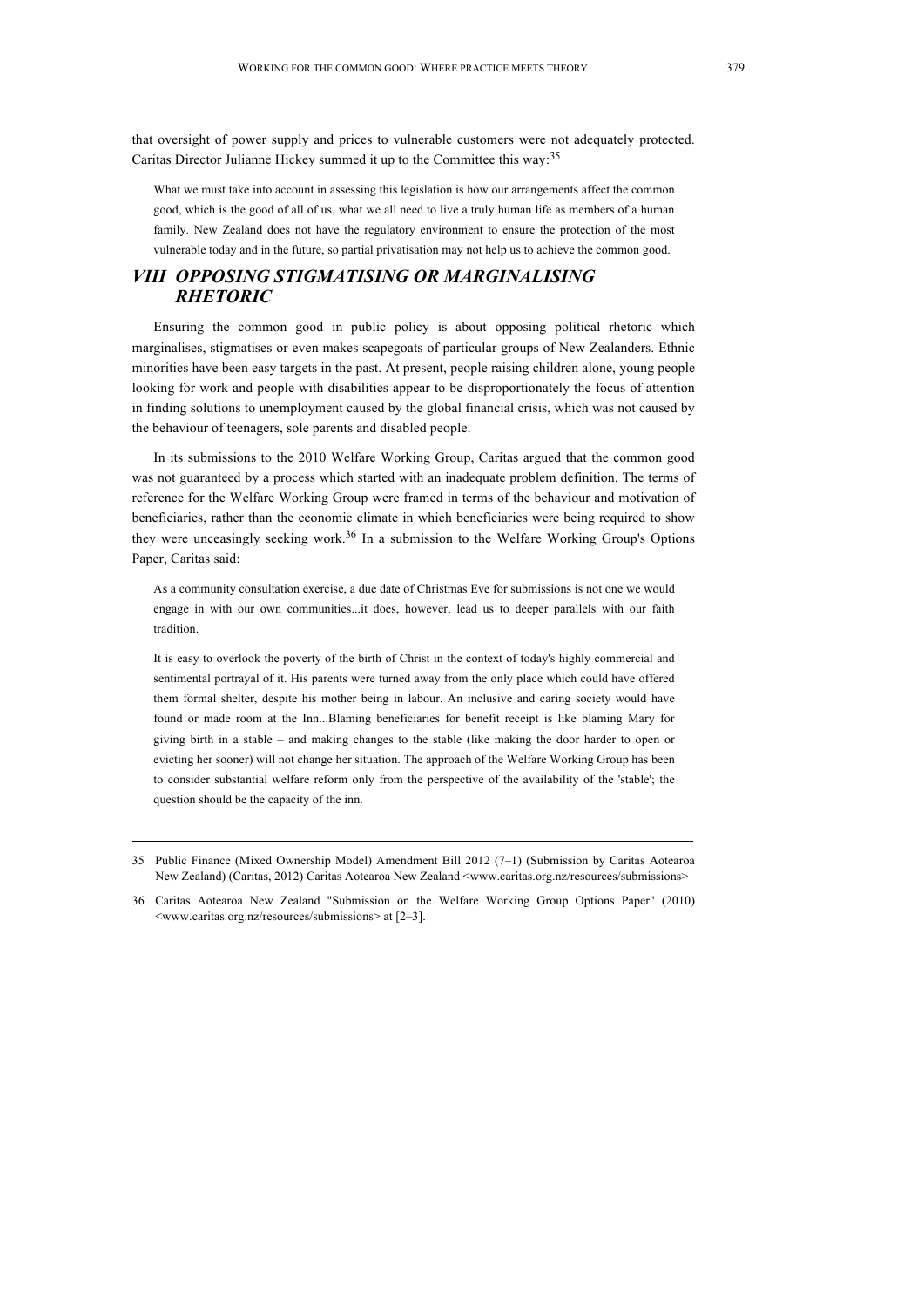## *IX LOOKING BEYOND THOSE PRESENT*

Considering the common good in public policy debates always asks us to look beyond the people gathered together in whatever "room" we are in. We ask, does this policy affect people in other parts of the world, who we may not know or even meet? Does it affect generations not yet born? While this approach has the perspective to make the common good look like an unachievable goalpost, it is always tempered by its practical application in the lives of particular groups of people.

These questions are particularly relevant in environmental issues, such as climate change, in which current policy makers driven by immediate political pragmatism need to know that at least some of their current constituency expect them to consider the long-term impact of policies. In the 2006 Social Justice Week focus on environmental justice, the New Zealand Catholic Bishops said that climate change was among the most urgent threats facing the people of the Pacific.

As in other parts of the world, the Bishops warned those suffering the consequences of climate change were those who played the least part in contributing to it: $37$ 

Our faith and our religious tradition have much to offer the world at this time, including the importance of simplicity, and of learning to give up some things that we want, so others may have what they need. Our understanding that we are stewards of God's creation, our solidarity with the poor, and our respect for the common good make the issue of environmental justice the responsibility of every person.

The common good is not just a yardstick by which to measure the performance of government departments and other public decision-makers; Caritas assesses its own policies and practices by this as well. It is the reason that it works with communities rather than individuals; and it is the reason that it does not use schemes such as child sponsorship which enable and even encourage donors to see children as separate from their families and communities.

The common good is a relational concept  $-$  a Catholic perspective always sees and considers people in their social contexts, as members of families, hapū and iwi, communities, neighbourhoods. It arises out of our sense of God as a relational being – Father, Son and Spirit, and people being made in God's image also being naturally created as social and relational beings. This is a measure by which we judge public policy, because the Church also judges us and our actions from this perspective.

### *X CONCLUSION*

The Catholic understanding of the common good is a powerful lens through which to consider public policy debates and decisions. It does not stand alone, but is always complemented by other

<sup>37</sup> New Zealand Catholic Bishops Conference "Statement on Environmental Issues" (2006) The Catholic Church in Aotearoa New Zealand <www.catholic.org.nz/news>.